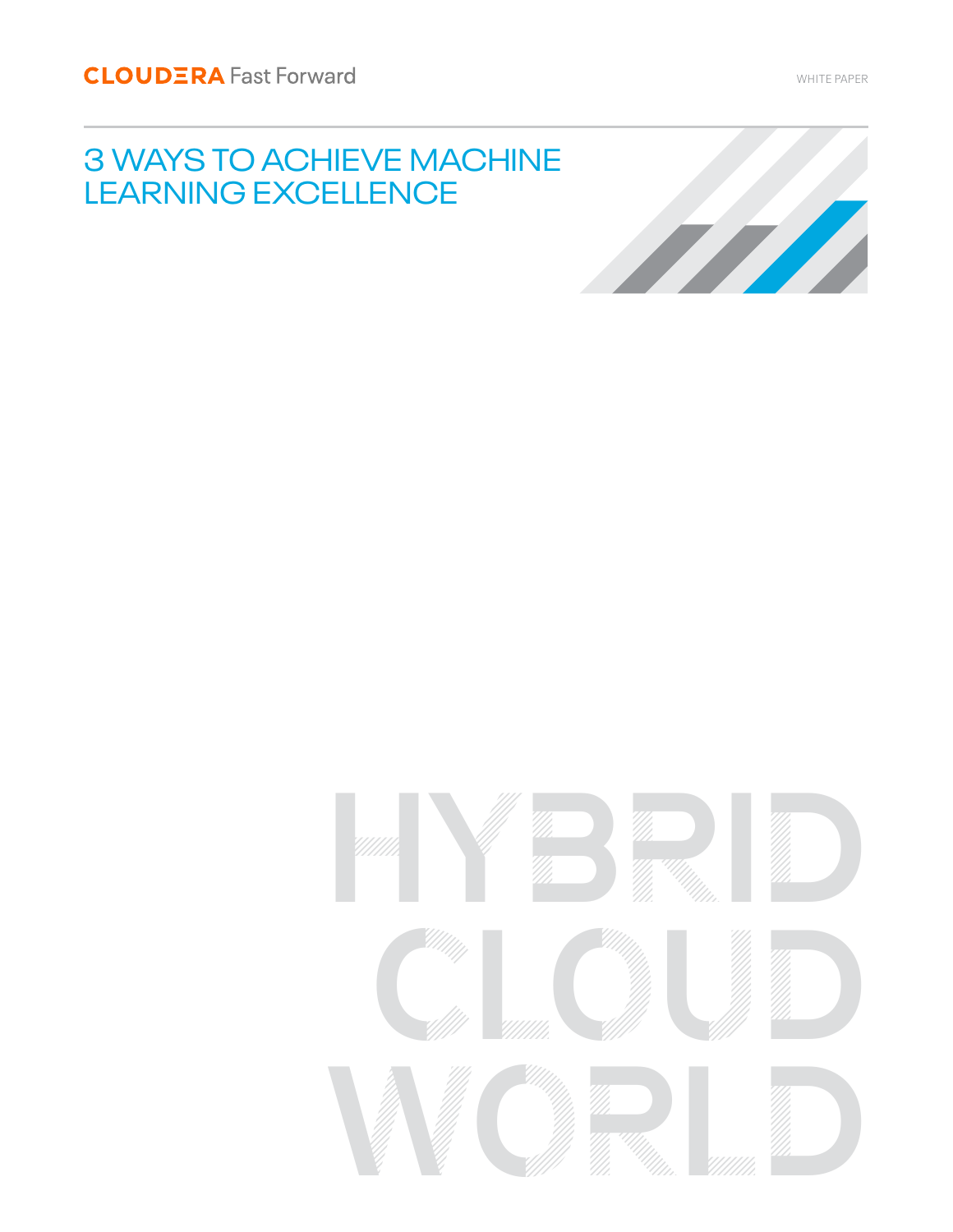### Table of Contents

| Introduction                                            | 3 |
|---------------------------------------------------------|---|
| Three Challenges of Enterprise Machine Learning         | 3 |
| Organizational and Political Issues                     | 3 |
| The Problem of Scale                                    | 3 |
| Lack of Data Product/Market Fit                         | 4 |
| How Successful Businesses Enable ML Excellence at Scale | 4 |
| Conclusion                                              | 6 |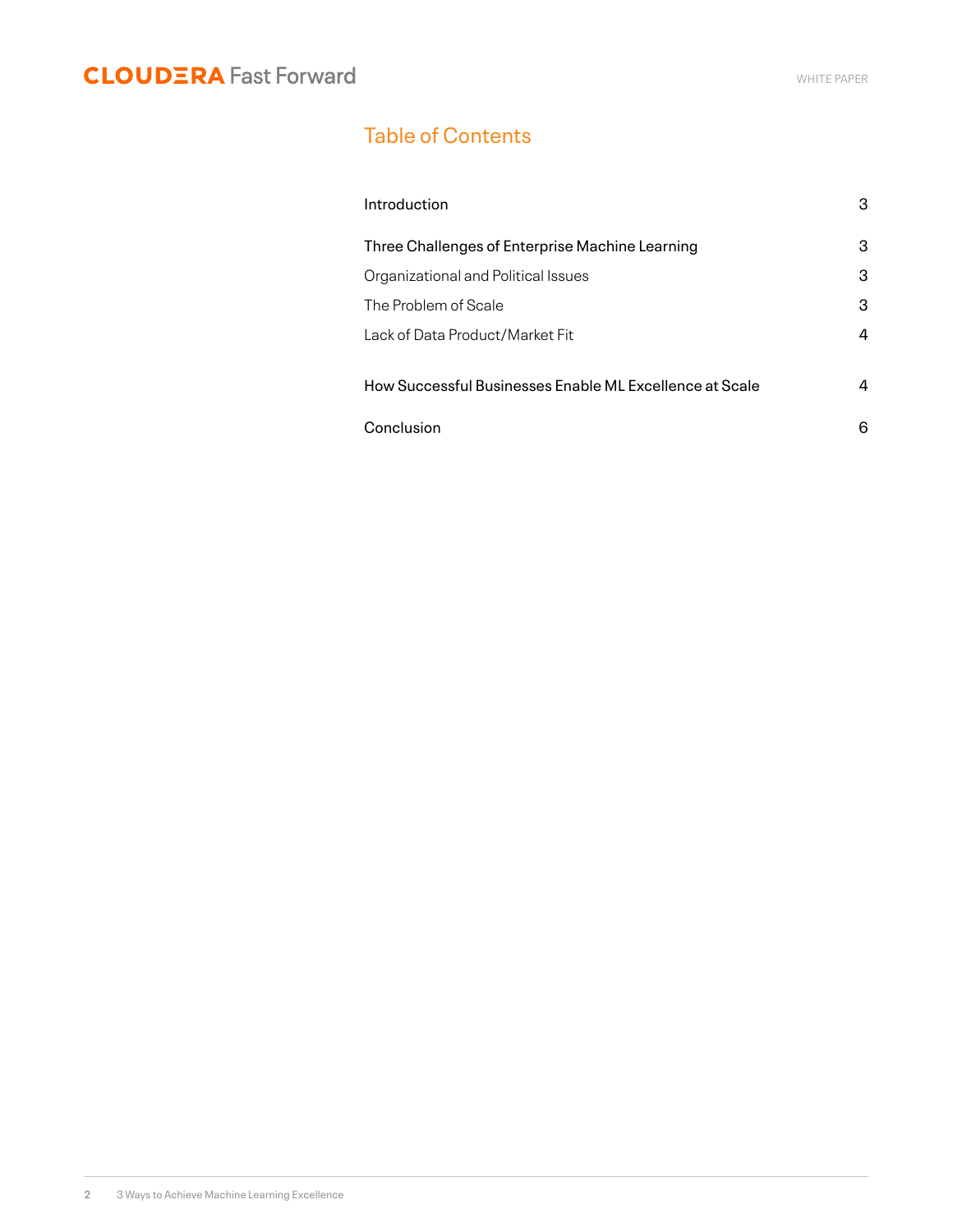ML work is highly iterative; even well-defined criteria may need to shift throughout different phases of the project as data scientists and business owners alike explore what is possible, ethical, and profitable.

### Pipeline & package

management, monitoring, alerting, and other DevOps-like activities may not be the most exciting areas to think about, but failure in any of these spheres will ground even the most promising ML/AI efforts.

[At Cloudera Fast For](https://www.cloudera.com/products/fast-forward-labs-research.html)ward, we've spent a lot of time thinking and writing about technical breakthroughs and new research that enables Production Machine Learning (ML) and Artificial Intelligence (AI), as well as advising customers on when and where to invest, in order to accelerate their respective enterprise ML journeys. Through that work, we've learned that many organizations don't focus on addressing the underlying causes of the challenges they face when industrializing ML capabilities.

### Three Challenges of Enterprise Machine Learning

Truly excellent industrial-grade ML requires transformation in almost every part of an organization, and as a result, production ML hurdles are often *actually* organizationwide hurdles. Here are three things to keep in mind as your team builds its enterprise ML abilities:



#### 1. Organizational and Political Issues

Organizational and political issues are probably larger and more impactful to your ML/AI outcomes than you may think (or want to admit). Even though ML projects are different from traditional projects from a technical perspective (requiring different skills, platforms, software, and workflows), they should still be regarded as *projects* within the enterprise, which will require adequate budget, sponsorship, cross-functional alignment, and management like any other initiative.

Our research and experience have shown us that even the most committed and mature organizations can sometimes struggle with the people and process complexities germane to large-scale ML projects. Because ML/AI projects blend scientific methodology with product-centric outcomes, traditional corporate decision support tools are often ineffective. Determining the investment level, duration, and evaluation criteria necessary to support a research project is a very different undertaking than developing the same metrics for a SaaS application. Adding to the noise, ML work is highly iterative; even well-defined criteria may need to shift throughout different phases of the project as data scientists and business owners alike explore what is possible, ethical, and profitable. This can lead to confusion on when an ML project is actually "done" or still "in production." Predictable chaos often ensues.

When it comes to the production phase of ML development in particular, it's also easy for organizations to take a "this will be somebody else's problem" approach (and many do). Pipeline & package management, monitoring, alerting, and other DevOps-like activities may not be the most exciting areas to think about, but failure in any of these spheres will ground even the most promising ML/AI efforts.

In summary, although many organizations recognize that developing a production-grade enterprise ML/AI capability is an existential requirement for success, few plan for the (monetary and non-monetary) costs. Even fewer consider what long-term commitment actually means in real world terms.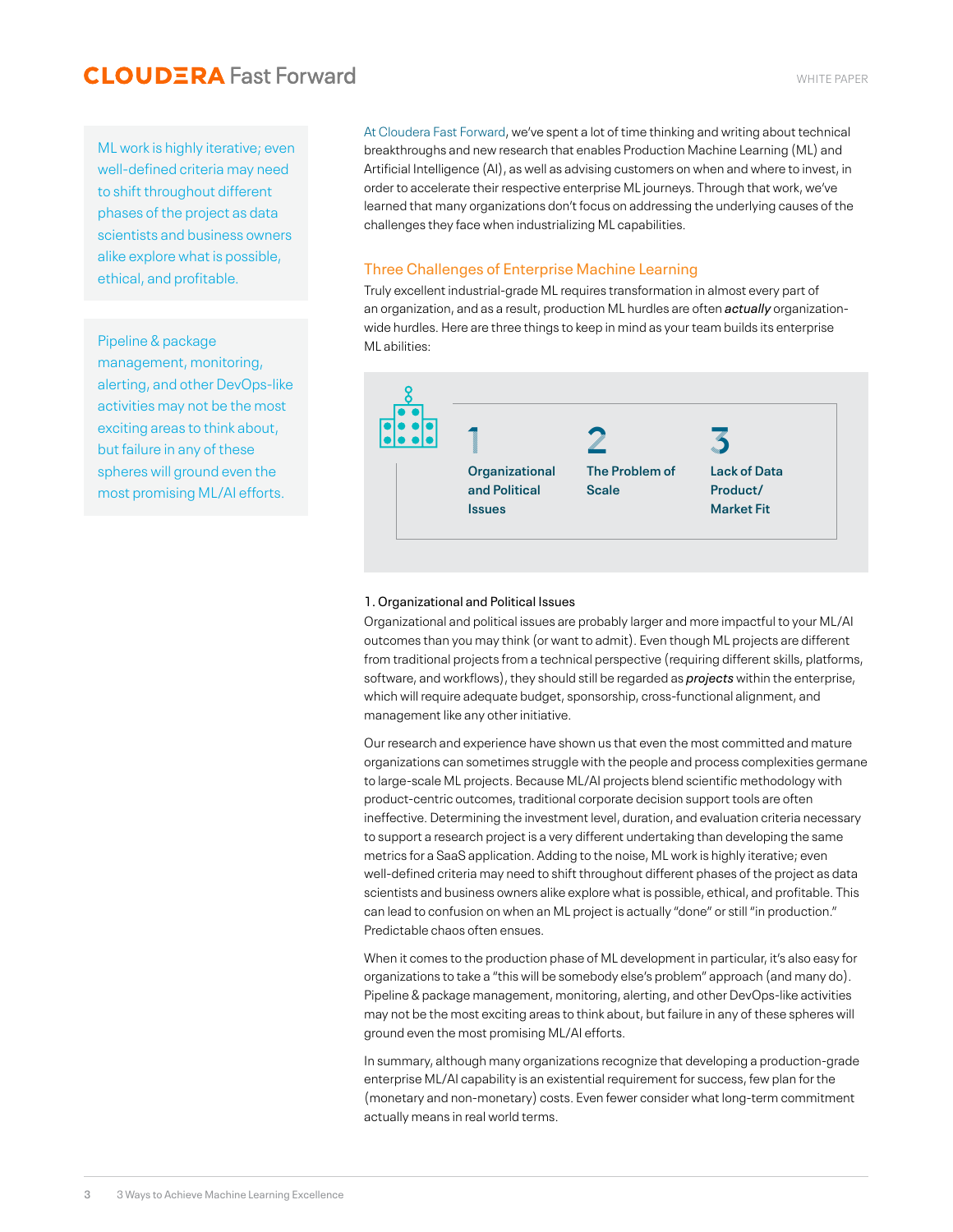#### 2. The Problem of Scale

Applied machine learning at enterprise scale requires a particular union of cutting edge technology and enterprise expectations. That is, brand new (and at times) untested or poorly supported technology, tools, and systems must be rapidly deployed into enterprise application workflows, and perform at least as well as existing software that has been in place (at times) for years. This means ML applications must be highly responsive with deliberate SLAs in place, for example, as well as support robust integrations with other software.

What's more, enterprise problems require enterprise grade solutions, which are subject to ethics, governance, compliance, and security requirements that Proofs of Concept, prototypes, and experiments can sidestep. This leads to dependencies on other parts of the business, different technologies, and regulatory approvals.

The growing pains of scale add to the organizational and political costs of developing an excellent production ML capability. Many groups do not consider the total cost of ownership for ML applications.

#### 3. Lack of Data Product/Market Fit

Not all problems have the same solutions; similar problems across multiple verticals will potentially have multiple solutions. The right solution for your business problem will have several factors, including data, skills, conditions, and time:



- Right data, right time: it seems intuitive that having access to quality data would be a fundamental requirement of sound data science, but unfortunately a lot of well-meaning groups don't consider this element until too late. Having the right data means that your organization has both instrumented and collected data properly over time *and* that the right team members can adequately access, understand, and analyze this data in the context of building an ML capability. This can be a massive architectural undertaking for some use cases!
- Right skills, right time: [At Cloudera Fast For](https://www.cloudera.com/products/fast-forward-labs-research.html)ward, we've made it no secret that we believe excellence in Machine Learning requires a team-oriented approach. What this means in practice is that a diverse range of skills must be applied throughout the lifecycle of the project. For example, in many enterprise ML projects large crossfunctional teams including, data stewards, business analysts, data and software engineers as well as ML Operations practitioners may be required for success, no matter the quality of the Data Scientists involved. Because no one individual has all of the skills necessary to build, scale, and maintain an enterprise ML application, multiple teams will need to support the project *cross-functionally*. This, of course, comes with risk. The success or failure of the project hinges on the proper prioritization and utilization of skills.
- Right conditions, right time: A supportive environment for innovation/ideation, research, development, deployment, and adoption of ML applications (at scale) is also very important. Though many organizations realize the importance of these factors, and cultivate wonderful environments at the beginning of projects, few are willing to invest what it takes to sustain these conditions over time. ML projects can often last several months or even years, and because they are largely experiment-driven, inherently involve at least some failure.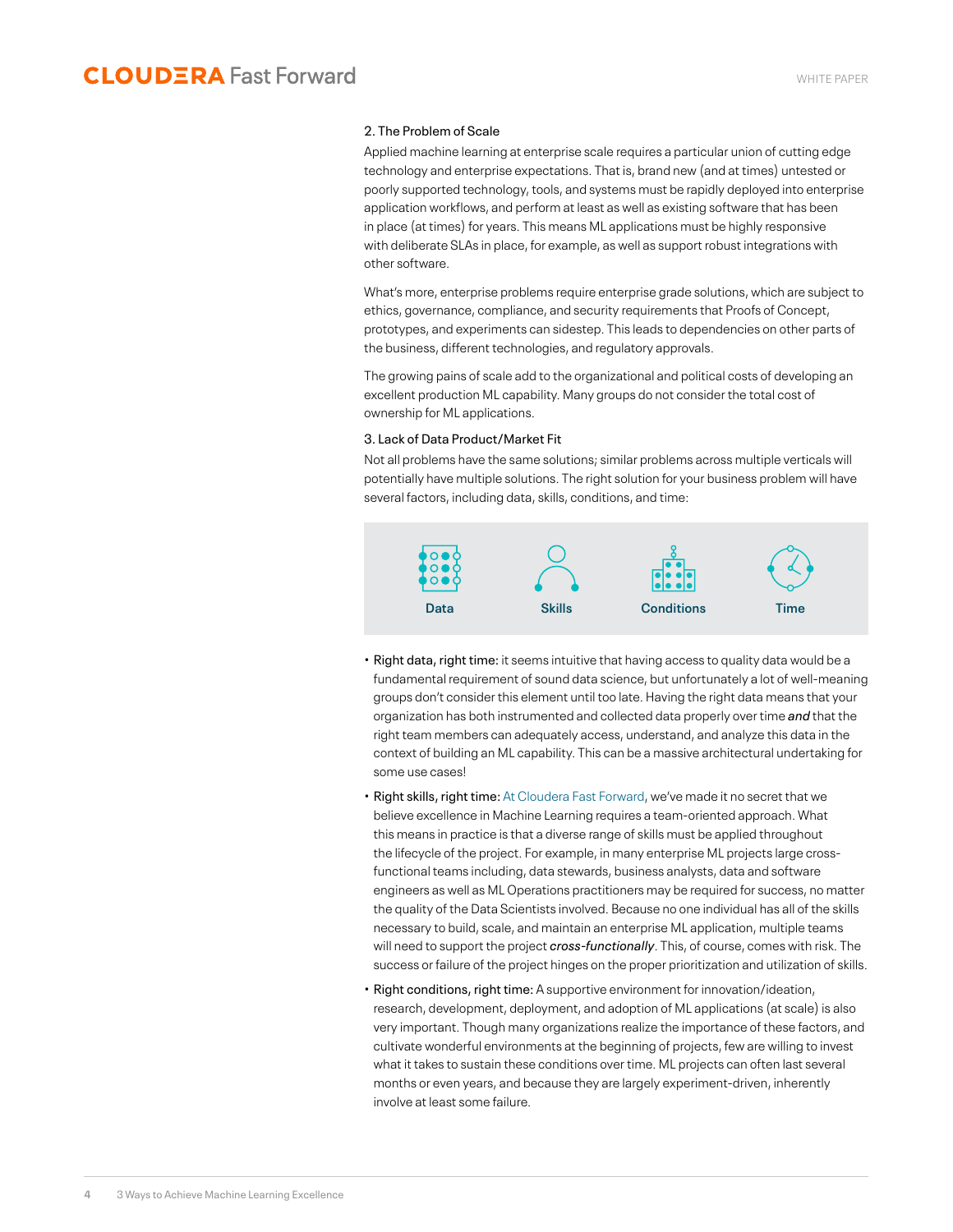### How Successful Businesses Enable ML Excellence at Scale

The good news is that as with all good science, experiments often lead to results (positive and negative). As such, we've captured the most effective solutions and mitigations to the above challenges that we've seen:

- To address organizational and political headwinds, start with an ML/AI strategy, then follow with small—but important—projects. Executing such projects serves a dual purpose. Successful deployments of even small ML applications will prove to decisionmakers within an organization that ML is a valuable, strategic, and differentiating asset. Additionally, going through the motions of experimentation, design, development, deployment and maintenance builds both experience and confidence in technology, processes and teams. Experiment with not just the technology but the operational and process considerations that it takes to manage an application at scale. This approach addresses both the motivational and technical challenges of production ML, but allows for rapid iterations while the stakes are still manageable.
- Perform frequent architecture reviews and treat everyone as "customers" in the conversation.
	- *IT* is one of the ML/AI team's customers. Data Scientists are building an application which has to work in the managed ecosystem provided by IT. If an ML application isn't designed to work in this environment, or is challenging to work with, it will be difficult to convince IT to properly deploy, scale and maintain the application, once the ML/AI team is no longer involved.
	- *ML/AI Team(s)* are conversely the IT team's customer. ML practitioners need a stable, flexible and powerful development environment, delivered in an experience that doesn't negatively impact the research and ML application development process.
	- *Lines of BusinessOwners/Data Consumers* are the customer of both IT and the ML/ AI team(s). It's not enough to provide an interface and "good news;" LoB owners and consumers need to deeply understand the product side of any production ML application as well as the data products that support them.
	- *End Users* are the traditional customers of most applications, and ultimately are everyone's responsibility. That said, core principles that inform world-class customer engagement, customer success, and application performance management serve as a useful north-start for how to support end users.
- Take a [portfolio](https://www.thisismetis.com/blog/demystifying-data-science-recap-breaking-down-hilary-mason-keynote) approach to selecting which data products to pursue. Not all enterprise use cases are created equal, and not every great idea is actually possible to execute in practice. To address the challenges of data product development mentioned above, we find that successful organizations consider these approaches.
	- Data: Enterprise Data Management excellence is a critical organizational competency that all enterprises should develop and sustain. We like to think of it as the base of the ML/AI "hierarchy of needs" shown below. Many organizations already have a strong technology and skills foundation in data management. It's important that leaders realize that this capability is central to success in enabling ML outcomes, and continue to invest in it.